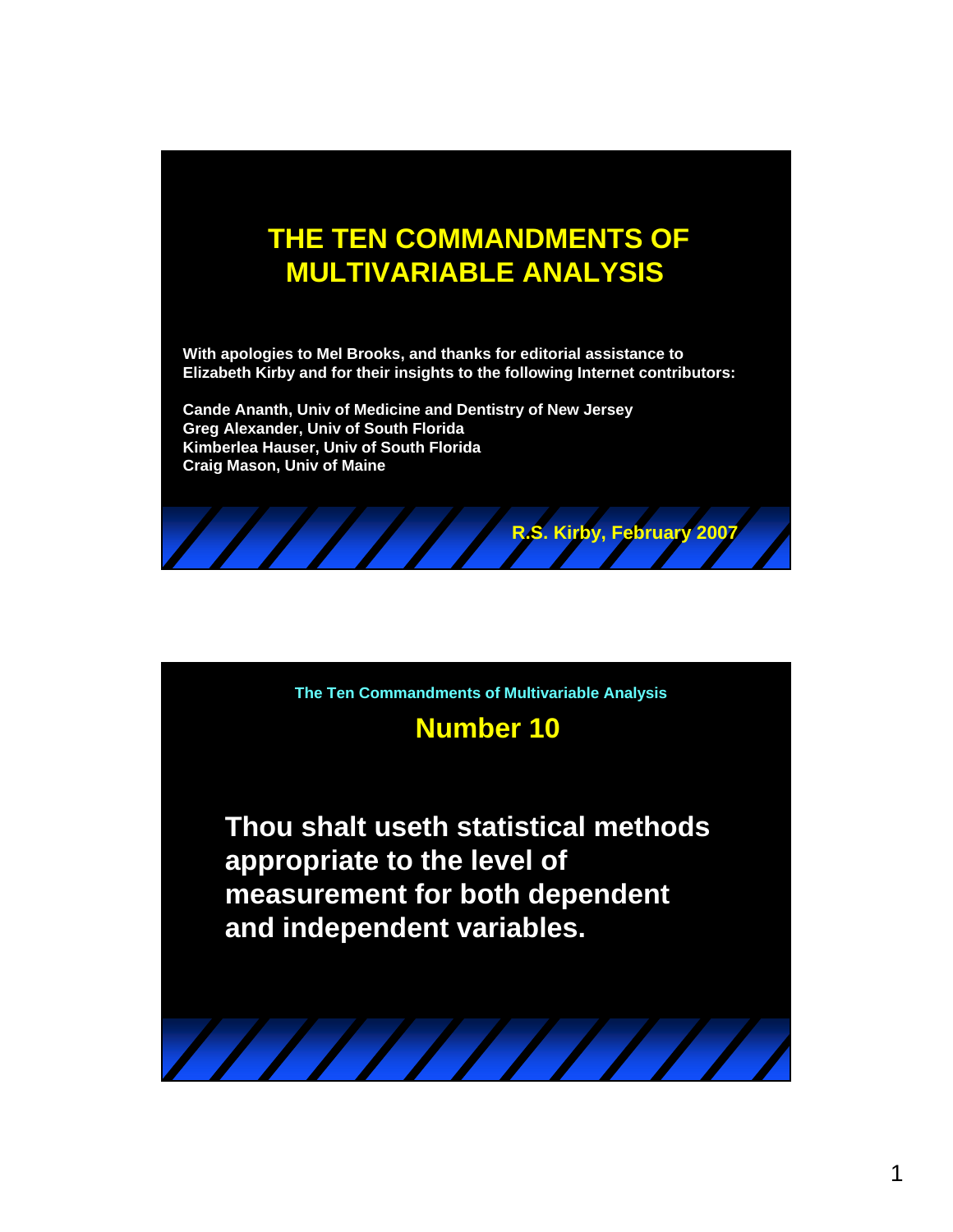

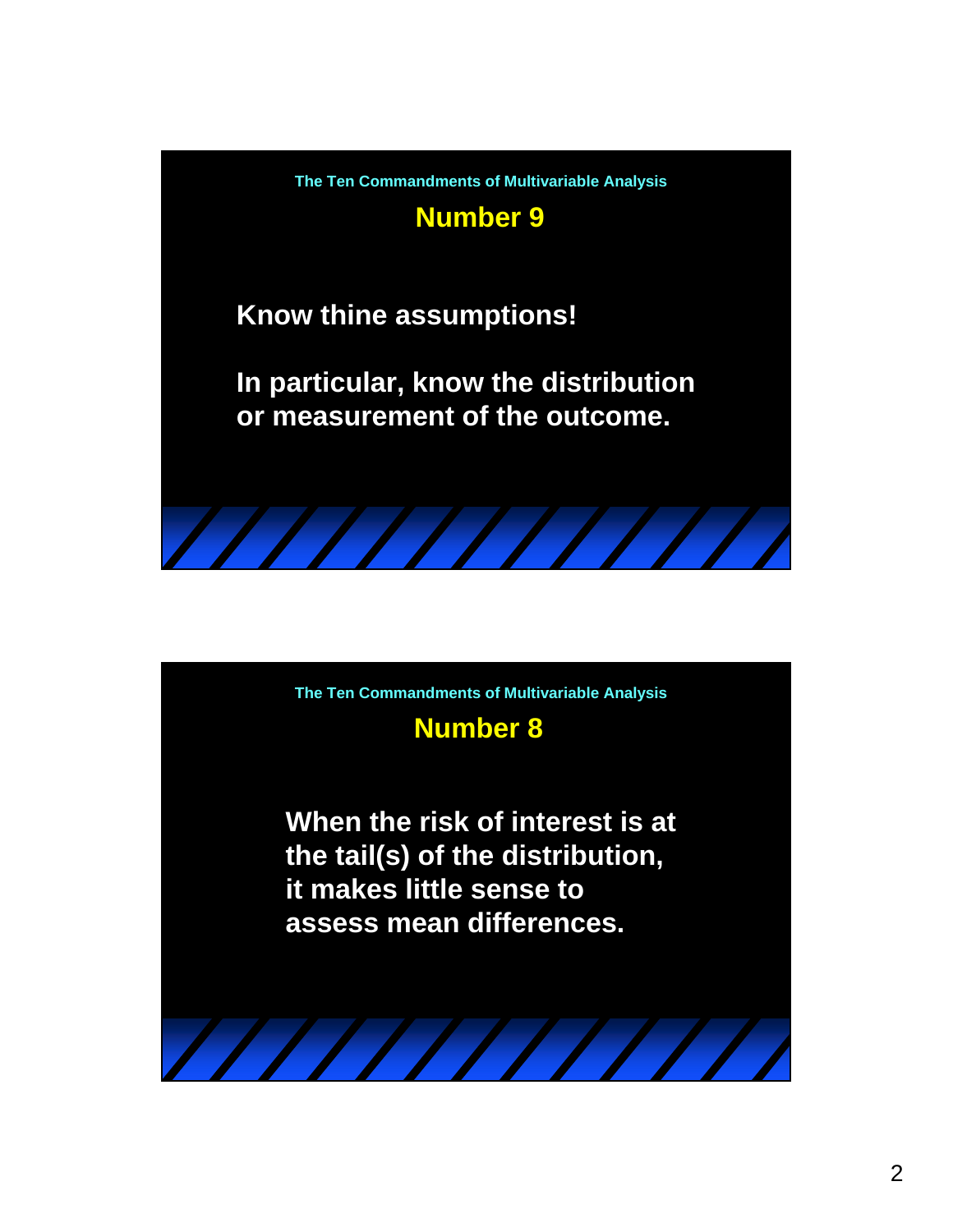

**The Ten Commandments of Multivariable Analysis**

## **Number 6**

**Just because the clothes fit, thou shalt not necessarily wear it.** 

**Or, when seeking the 'best' model for prediction . . .** 

**Yes, the variable is significant but does the model fit the data?**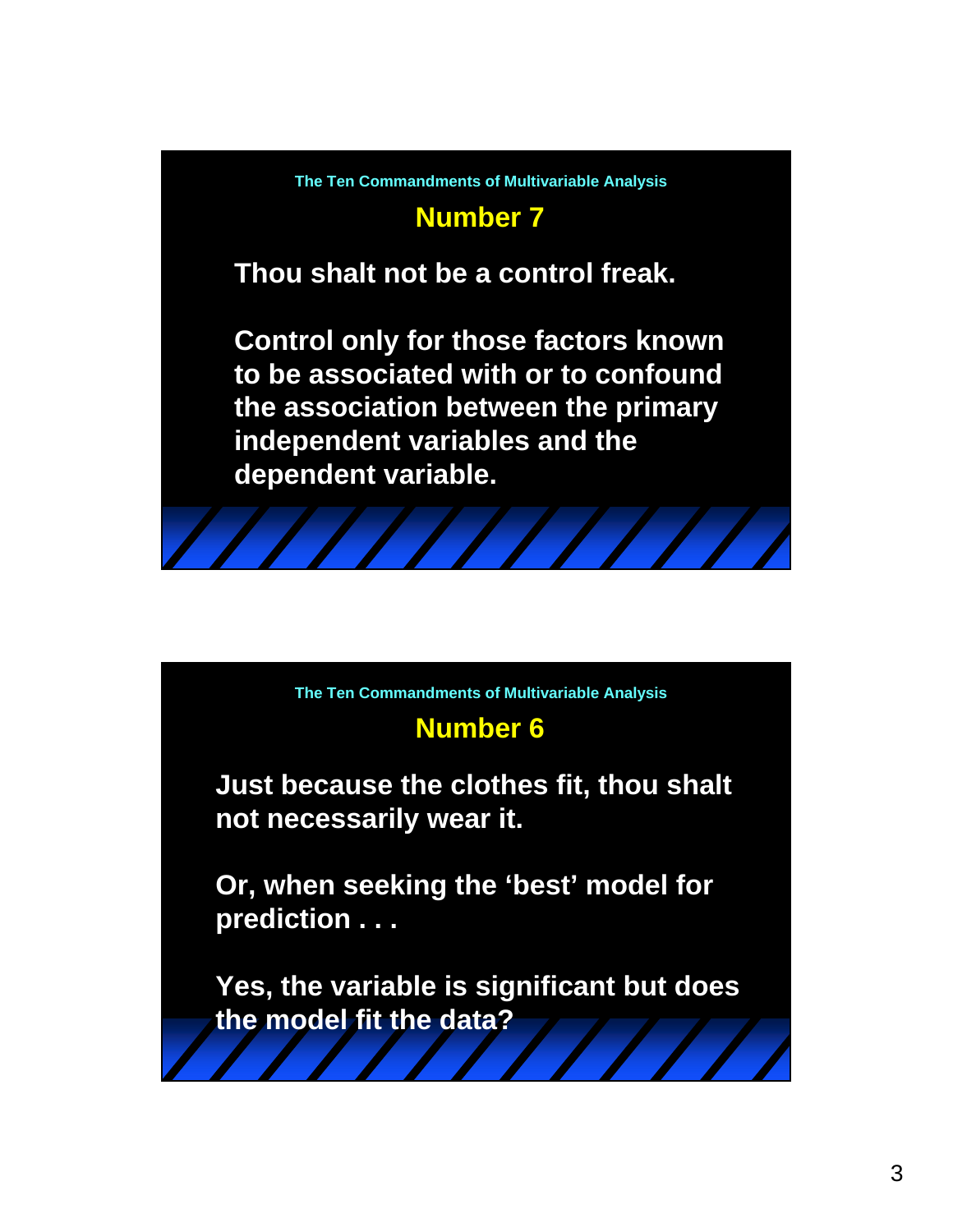

**The Ten Commandments of Multivariable Analysis**

## **Number 4**

**Thou shalt not overspecify thine model, no matter how great the temptation. Remember thine degrees of freedom.** 

**When in doubt, send a letter using this format to the newspaper . . .**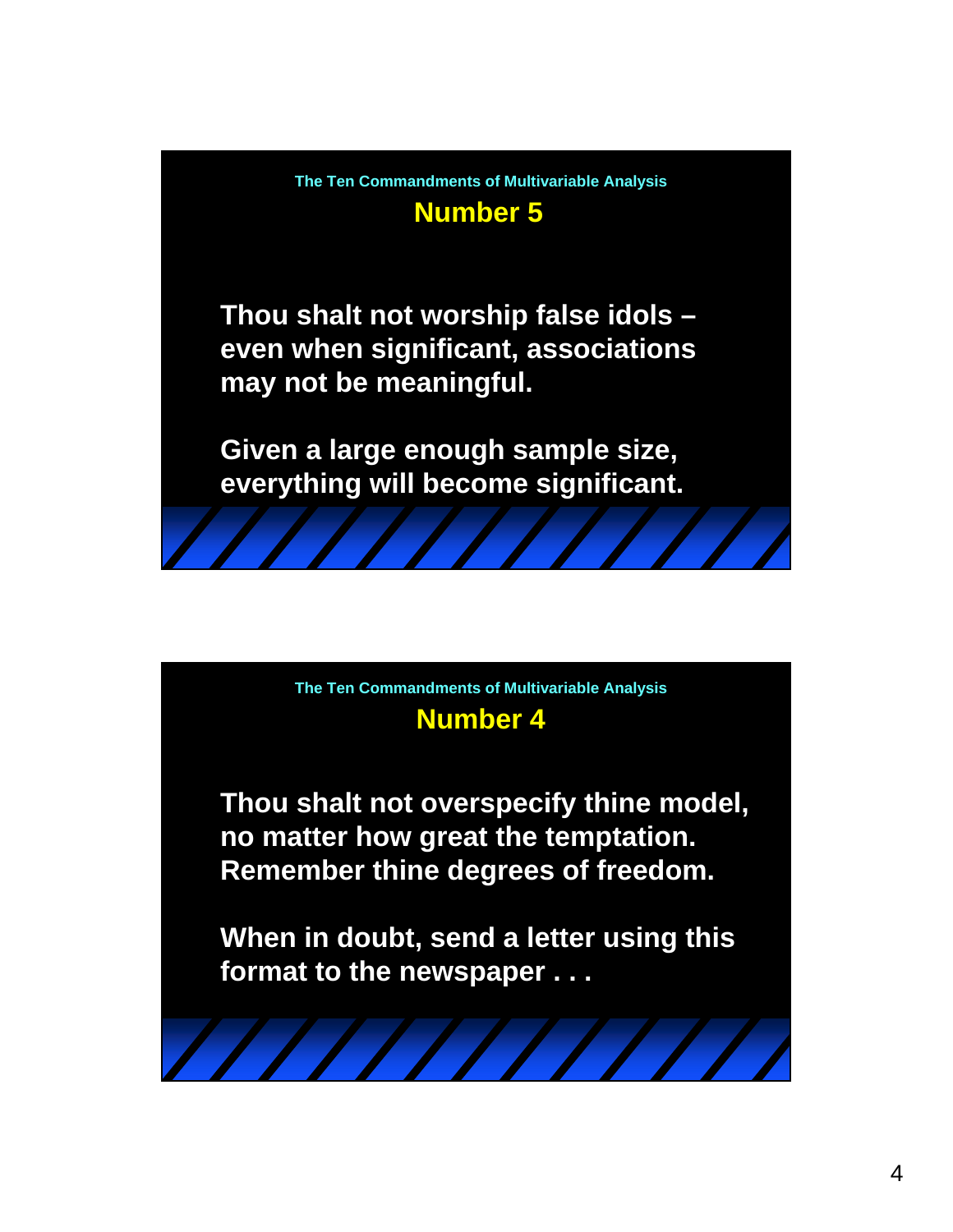**Number 4 The Ten Commandments of Multivariable Analysis**

**continued**

**Dear Abby, I have 20 independent variables and 60 cases – is that a problem? Signed, Befuddled**

**The Ten Commandments of Multivariable Analysis**

#### **Number 4 continued**

**Dear Befuddled,**

**You have no complaint. Stop wishing for miracles and knocking on wood. Collect more data, remove redundant variables and assess multicollinearity in your predictor variables, and always ensure adequate statistical power for the analyses you wish to conduct. When in doubt, ask your mother.**

**Signed, Dear Abby**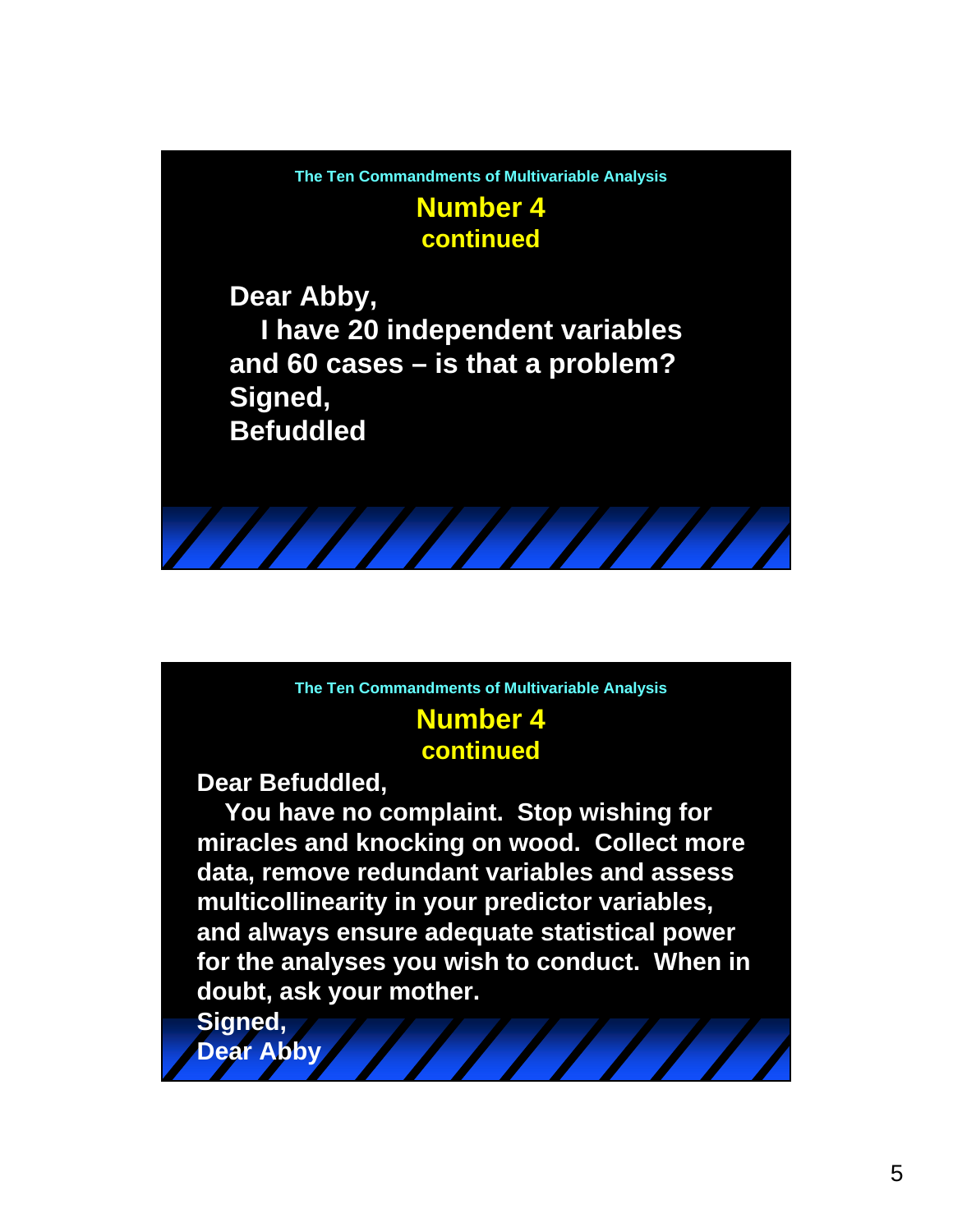

**The Ten Commandments of Multivariable Analysis**

### **Number 2**

**Thou shalt formulate thine hypotheses before thou analyzeth thine data . . .** 

**or, in modern English:** 

**Develop your study questions and hypotheses** *a priori* **(oops, that's in classic Latin) . . . before you conduct the analyses.**